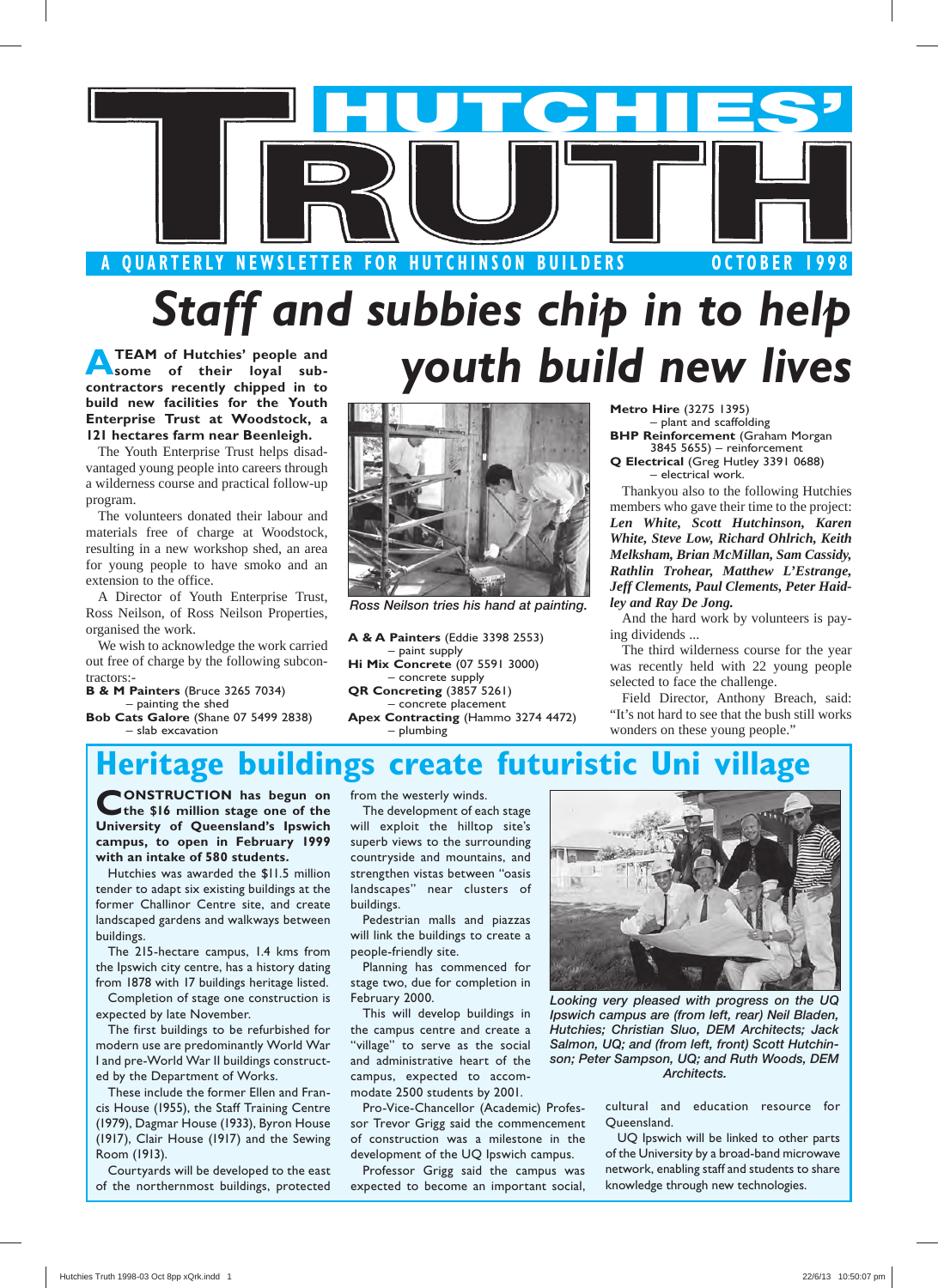# **HUTCHIES' Big news from the QMBA**

**HUTCHIES has scooped the pool with three QMBA Awards, two of which were for the Tattersalls' Club project.**

The Tatts' Club project won the *1998 QMBA Regional Project of the Year* as well as the Refurbishment/Renovation over \$5m. The Centro-on-James St redevelopment won

in the category of Retail Facilities over \$5m. The QMBA acknowledged that the Tatts'

Club project was not only extremely complex, but completed to a very high degree of excellence.

It involved extensions to the building and additional storeys to the original structure, while ensuring premises within the building remained operational.

The project comprised construction of a 10 storey high building involving major demolition of an adjacent building and sections of the Tattersalls building, underpinning the existing club areas and a major tunnelling and excavation under the Healy building that remained occupied during the alterations.

The project had unique structural engineering challenges with construction work taking place under; beside and above the existing club while the club continued to operate.

The facilities in the new club include two levels of commercial tenancies, two levels of restaurants and a function room, two levels of accommodation for club members and visitors, a gymnasium, a bistro and one level containing a 25 metre swimming pool built to FINA world standards.

#### *STOP PRESS... STOP PRESS... STOP PRESS...* **HUTCHIES have also received recognition at the QMBA, Central Queensland, Awards.**

The Emerald Plaza shopping centre won in the category of Retail Facilities over \$5 m. Hutchies also won the award for the Waltzing Matilda Centre in Winton for Commercial Development.





*Scott Hutchinson receives the Telstra Refurbishment/Renovation Award from Telstra's State Association Manager, Rae Askew, at the QMBA Housing and Construction Awards (Brisbane) night.*

### **The Optimists' Creed**

**ESTIMATOR, Trevor Bruiners discovered the following piece of writing and thought it was good enough to live by.**

We thought it was good enough to pass on to others who would like to adopt it.

- *To be so strong that nothing can disturb your peace of mind.*
- *To talk health, happiness and prosperity to every person you meet.*
- *To make all your friends feel that there is something in them.*
- *To look at the sunny side of everything and make your optimism come true.*

*To think only of the best, to work only for the best and to expect only the best.*

- *To be just as enthusiastic about the success of others as you are about your own.*
- *To forget the mistakes of the past and press on to the greater achievements of the future.*
- *To wear a cheerful countenance at all times and give every living creature you meet a smile.*
- *To give so much time to the improvement of yourself that you have no time to criticise others.*
- *To be too large for worry, too noble for anger, too strong for fear, and too happy to permit the presence of trouble.*

#### **FROM THE CHAIRMAN**



**PEOPLE ask me what do Hutchies do so right to be here after 85 years, to get our fair share of work, and to pay our accounts in 30 days.**

Well, my answer is we don't do much right.

To qualify that, we don't do anything so right that we can't do it better, much better.

Our survival depends on our ability to do things more right every year. If we stop, our days are numbered.

A quote in *Hutchies' Truth* about a year ago read *"everything being done today will soon be done differently, it will be done better and if you don't do it, your competition will".*

Another quote I read recently said, *"when someone is no longer anxious to do better, that person is done for".*

I would ask all of our people never to be complacent, never to think that we know it all, and never to be satisfied with what we do.

 *— Jack Hutchinson*

#### **QUOTES**

❝

I spent a fortune On a trampoline, A stationary bike And a rowing machine Complete with gadgets To read my pulse, And gadgets to provide My progress results, And others to show The miles I've charted – But they left off the gadget To get me started!

#### ★ ★ ★

*Sometimes it's better to ask some of the questions than to know all the answers.*

#### ★ ★ ★

*Life is like a grindstone – whether it grinds you down or polishes you up depends on what you're made of!*

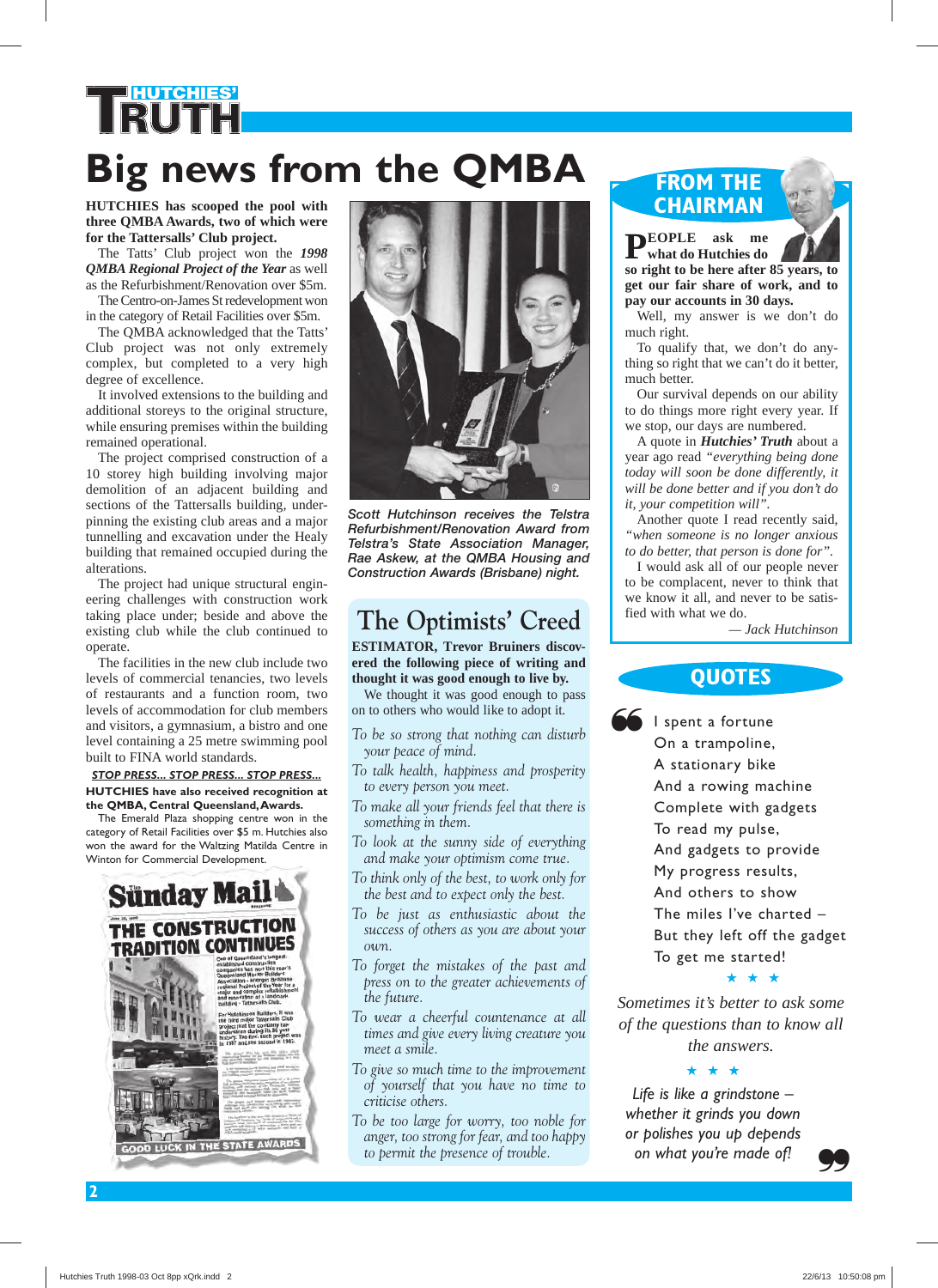



*Harry Bergstrom (left) and Sid Kitchener.*

### **Remembering the way we were...**

FORMER Hutchies' staff member, Joe Sweeney, recently sent us photos of his father-in-law, Harry Bergstrom, and foreman/plumber, Sid Kitchener, which has enabled us to reminisce about times gone by.

Harry Bergstrom emigrated from Sweden and joined Hutchies in 1945. Harry was a very respected foreman-labourer and became a close friend and something of a mentor to Jack.

One night in 1947, Harry and his wife went to the pictures at the Plaza Theatre at Latrobe Terrace, Paddington – now an antique centre – which was owned at the time by the Hutchinson family.

Jack Hutchinson Snr (Jack's grandfather) managed the theatre and was always on the door collecting tickets and generally keeping an eye on things.

Harry spoke to Jack about his son-in-law, Joe, who had come back from the war and was on the trainer carpenters course. As

a result, Joe ended up with a job and was a foreman with Hutchies until 1962. The other fellow in the photo is Sid Kitchener, who worked with Hutchies from 1935 until his

retirement in 1959. Sid was head plumber and one of the real characters of the building industry, which has undergone great changes. Sid is remembered as a real tradesman from a great era.

Joe, who lives at Kenmore with his wife Stella, has always kept in touch.

We wish to thank Joe for making the effort to keep in contact and for these photographs.



*Joe Sweeney*

### *Coalminer's daughter digs up the past*

MRS Vi Dux is Jack Hutchinson's cousin and to celebrate her 80th birthday the family recently printed a small book which contains stories and poems written by Vi over many years.

Jack's mother, Lily, who recently passed away, was a coalminer's daughter and the youngest of 10 children.

Vi is the daughter of the oldest girl, and as she was not many years apart from Lily, she became Jack's Aunty Vi.

She grew up in the coal mining town of Tannymorel, near Killarney, south of Warwick.

Following the recent death of Lily, we thought it would be appropriate and of interest to share a glimpse of what life was like for a young girl in a small bush town during the early part of this century.

In this piece Vi recalls her father ... a



gentle, hard-working man.

*"My Dad was a coal miner and was the gentlest man I have ever known. I can still see vividly, the miners coming down the hill at the end of the day, all of them covered in black coal dust and all bent almost double.* 

*They worked in shocking conditions in the early 1920's. At one stage they had to lie down to pick the coal. The height they worked in was down to eighteen inches.*

*My Dad was a piece worker and sometimes when he decided to go down the mine at night on his own to dig another 'skipful', he would take me with him.* 

*He'd pop me in the empty skip at the mine entrance and push me down to the bottom where he dug himself a hole (to lie in) which immediately filled with water.* 

*I sat beside him on the rough coal surface, huddled up. When he had dug enough, he shovelled it into the skip and then pushed it, with me lying flat on the coal so as not to get my back scraped on* 



*Lily (right) and Vi enjoying tea together.*

*the 'roof', up to the mine entrance.* 

*Then we walked home together hand in hand in pitch darkness.*

*My Dad was a great Union man and he gave me and my brothers a piece of advice: "Always stand up for your rights and give your boss a fair day's work for a fair day's pay."* 

*We always followed that advice.* 

*I still have his Union Badge which he proudly wore on his watch chain when dressed to go out."*

### **Mike has built his career on high quality**

MIKE Tickner joined Hutchies in 1974, having arrived in Melbourne from Rochester, Kent, in England, five years previously.

After a short time in Melbourne, Mike and his wife, Lynn, moved to Sydney and made a trip around Australia, finally deciding that Brisbane was the place for their permanent home.

Mike was employed as a carpenter on the Iona Retirement Village at Kenmore.

Before long it was obvious that Mike had an ability to supervise and direct work and to maintain a high quality standard.

He soon became a foreman/ project manager and has made a name for bringing in large work on time, on budget and with the highest quality.

His jobs include Lennons Hotel in Queen Street, Tattersall's Club, both the arcade and the latest seven-storey structure, and the Bronco's headquarters at Fulcher Road.

An inspection of Tattersall's building shows the quality workmanship of which he is capable and, in this case, it was produced under most difficult conditions.

Mike and Lynn have two girls, Claire and Amanda, and the family lives at The Gap.

His interests include camping with the family.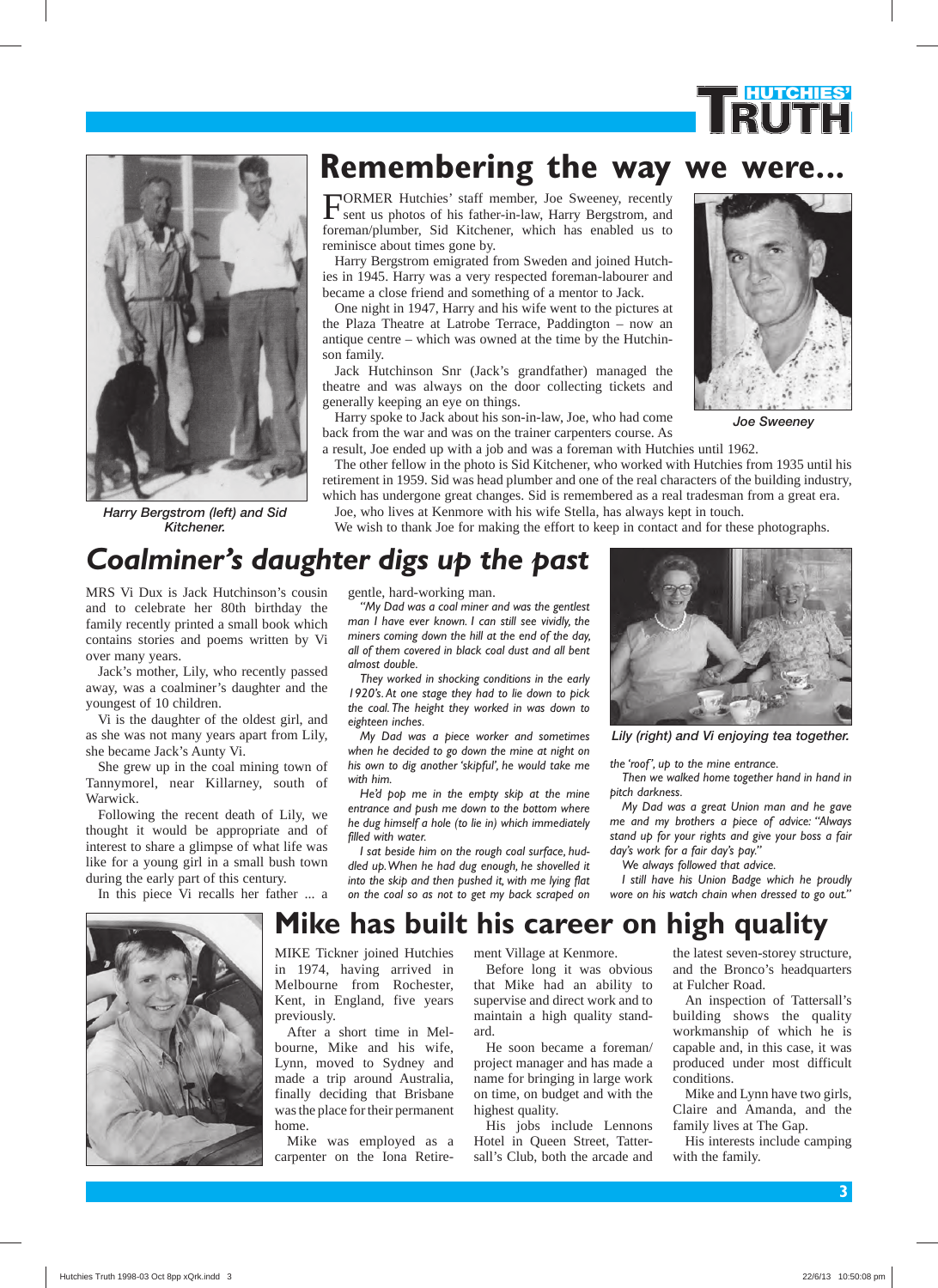

#### **Toowoomba SurgiCentre**

Work is continuing on the Toowoomba Surgi-Centre (day surgery centre) project, worth more than \$1.7m and being run by the Toowoomba office. Team includes Paul Brammer from Thomson Adsett Architects; Chris Myers from Kehoe Myers as structural engineer; Alex Semple of Cushway Blackford & Associates as hydraulic engineer; and Hutchies' team of foreman Mike Buckley, administrator Dennis Bury and project manager Paul Hart (Toowoomba manager).

#### **Red Cross Blood Bank, Toowoomba**

Another project being handled ably by the Toowoomba office is a complex consisting of three separate buildings housing the new Blood Bank and six emergency units for the Red Cross in Toowoomba. Team includes Nicholas Bron from Thomson Adsett Architects; Brett Arthur from Total Engineering Solutions on structurals; Lincolne Scott as mechanical and electrical engineers; Konging McGuffie and Associates as hydraulic engineers; and Hutchies' team of foreman Rod Pelgrave, administrator Dennis Bury, and project manager Paul Hart.

#### **Stanthorpe RSL**

Refurbishment and upgrade of the interior of the Stanthorpe RSL Club is valued at \$508,000. Team includes Project Leaders as architects; Osborn Leave as structural engineers; mechanical and electricals by Race Airconditioning and City View Electrical; and Hutchies' team out of Toowoomba of foreman Neil Basnett, administrator Dennis Bury and project manager Paul Hart.

#### **Galleria Shopping Mall, Surfers Paradise**

The Galleria Shopping Mall precinct refur-



**Blocksidge and Ferguson recently signed with Hutchies for work on their building in Brisbane's CBD. Attending the signing were (from left) architect, Tim McCrossin, Jonathan Blocksidge, Scott Hutchinson and Bruce Blocksidge.**



bishment in the heart of Surfers Paradise is being managed by Gerald McKeever and Wayne Thompson from Kumagai Gumi. Team includes Inarc Design Group as architects; Kavanaugh McAnany as structural engineers; Norman Disney & Young as mechanical and electrical engineers; the LHO Group as hydraulic engineers; and Hutchies' own team of foreman Mark Douglas, administrator Jason Williams and project manager Ray Balladone.

#### **BBC Tweed Heads**

Construction of the \$2.7m BBC Hardware House at Tweed Heads has commenced. Team includes Stephen Evans from Leffler Simes Architects; Rod Larkin from Larkin Teys Engineers handling structurals and hydraulics; Robert Orr from John R. Brogan & Associates as mechanical and electrical engineers; and Hutchies' team of foreman Jamie Sylvester, administrator Jason Williams and project manager Ray Balladone.

#### **QUT, Gardens Point – V Block**

Hard and soft landscaping works to the Gardens Point campus is included in this \$2.5m refurbishment of QUT's V Block. Team includes Dennis Eiszele from Tract Consultants; Rob Fischer from Roche; Tom Moore, capital works manager, QUT; and Grahame Wright, senior project manager, QUT. Hutchies' team includes project manager Mike Tickner, supervisor Neil Bladen and administrator Paul David.

#### **Tarragindi Retail Development**

Retail shops and carparking comprise this \$1.1m project. Team includes Justin Morgan of Nettleton Tribe Architects; Warren Brown of Warren Brown & Associates for structurals; and Hutchies' team of foreman John Trevethan, supervisor Neil Bladen, administrator Dan Gallagher, and project manager Ray Balladone.



*Pondering the future of the Rex Inn are (fro Annette Carter, Scott Hutc*

#### **The Rex Inn, Townsville**

Brendan and Annette Carter are the owner/ clients of this restaurant and accommodation project valued at \$1.36m. Team includes Craig Cornish of Project Leaders; Bornhorst & Ward as structural and civil engineers; Gutteridge, Haskins & Davey as mechanical, electrical and hydraulic engineers; and Hutchies' team of foreman Jim Paddon, administrator David Christoffersen and project manager Robert Weymouth.

#### **Rocklea Hotel**

Alterations and refurbishment to the Rocklea Hotel, valued at \$345,000, has been designed by Hassell Architects and Bonacci Winward Engineers. Hutchies' team includes foreman Paul Clements and administrator Dan Gallagher.

#### **Basketball Stadium, Auchenflower**

Two new basketball courts are included in the refurbishment of this complex at Auchenflower, valued at \$1.8m. Team includes Allan Young of Woodhead International Architects; Gutteridge, Haskins & Davey as engineers; and Hutchies' team of foreman Syd Britton, supervisor Ray Balladone and administrator Paul David.

#### **Ballera Field Auxiliary**

Santos Limited is the client for this project which involves construction of a field auxiliary room, tilt up panels, tilt roof panels and adjoining structural steelwork. Hutchies' team includes foremen Kevin Lee and Grisley Adams, supervisor Barry Butterworth and administrator Mario Medrano.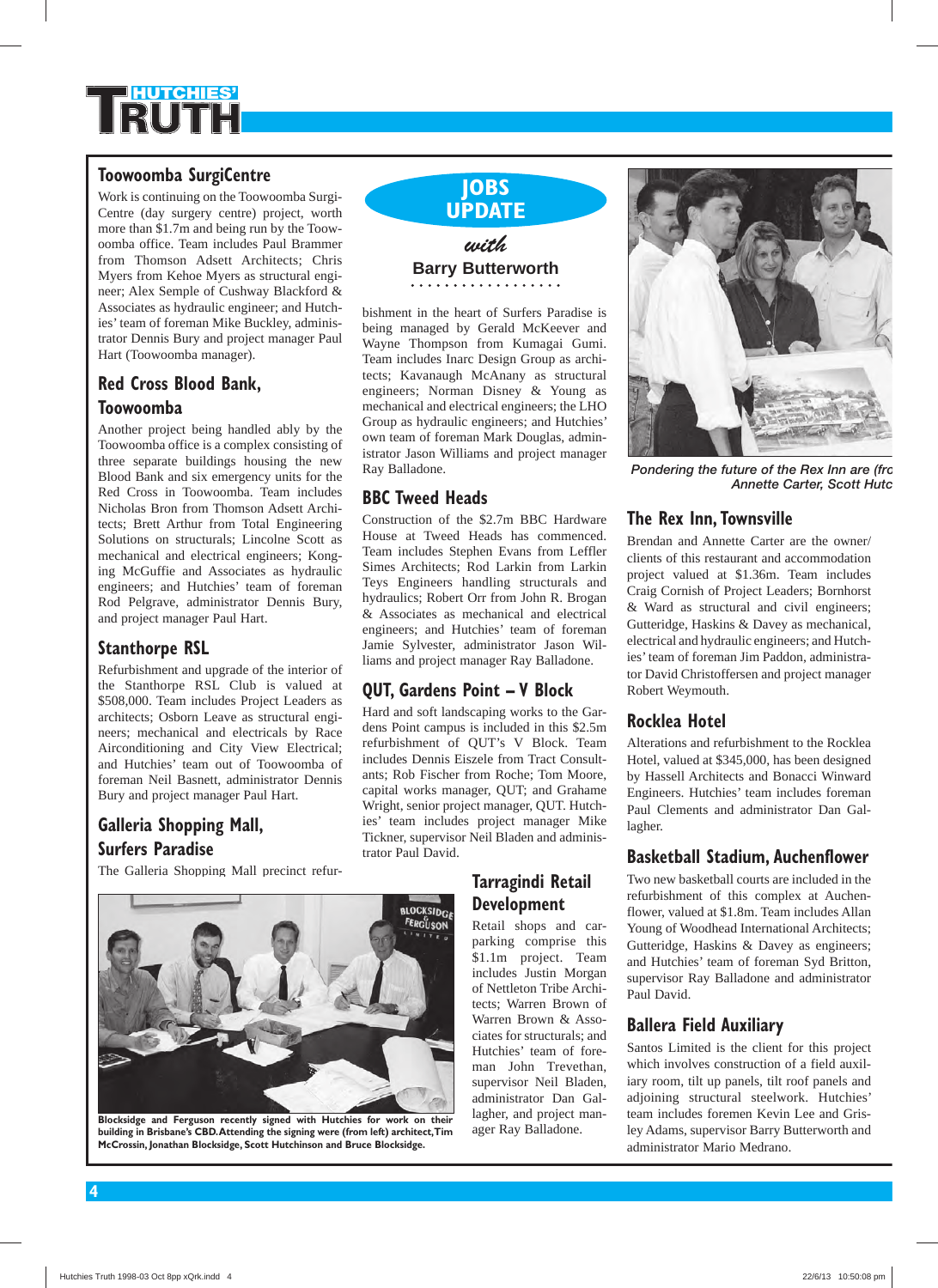



*om left) Robert Weymouth, Brendan Carter, chinson and Craig Cornish.*

#### **Wilson Residence**

The team for this project includes Peter O'Gorman from Anderson O'Gorman Architects; John Batterham from John Batterham & Associates as engineers; and Hutchies' team of foreman Mark Speechley, supervisor Neil Bladen and administrator Paul David.

#### **Cathedral School, Townsville**

This \$459,000 project involves extension of the science block including addition of a lift and stairs and fitting off the second floor. Team includes Roy Jorgensen of Macks & Robinson Architects; engineers Gutteridge, Haskins & Davey; and Hutchies' team of foreman Noel McPherson, administrator James Stay and project manager Robert Weymouth.

#### **N.O.R.Q.E.B. Powerstation**

Townsville is the site of this \$339,000 project which was designed by N.O.R.Q.E.B. Hutchies' team is foreman Mick De Jong, administrator James Stay and project manager Robert Weymouth.

#### **Southbank Function Centre, Townsville**

John Van Grinsven of Pierre Properties is the developer of this \$1.76m design and construct project comprising a function centre, "Cactus Jacks" restaurant and coffee shop. Team includes architects Steve Malcolm Design; Kavanaugh & McAnany Engineers; Peter Eustace & Associates as mechanical and electrical engineers; Cochrane Hydraulic Constructions for hydraulics; and Hutchies' team of administrator James Stay and project manager Robert Weymouth.

**GOLD Coast International Hotel is a five star hotel containing various restaurants, food and beverage outlets, confer ence/ball room facilities and 297 guest rooms.**

Hutchinson Builders recently completed a complicated refurbishment of a 280 sq m restaurant area, including extensions, involving structural and all building services.

The new Patio Restaurant is part of the five star hotel food and beverage operations.

Hutchinson Builders completed the works and achieved the following:

– completed works within budget

– works completed as scheduled.

Areas of works involving noises to adjacent occupied hotel areas were timed to minimise any disruption. Any extremely noisy works did not occur during peak restaurant hours.

This assisted the hotel to maintain revenue at adjacent food and beverage outlets and the above guest rooms.

Building personnel, on site meetings, interaction with hotel staff, consultants and local authorities were of a very high professional standard.

Problem solving assisted the works to be completed within budget. Final Council Building Approvals were achieved quickly. Very good building quality control.

Hutchinson Builders' performance was excellent and I recommend their building services for any similar works. *Yours faithfully,*

*Mark Graham, Chief Engineer*

### **LETTERS CONGRATULATIONS**

MAX McEwen David was born April 2. Congratulations to parents, Paul and Cathy.

★ ★ ★ ★

CONGRATULATIONS also to Geoff and Karen Wilson on the arrival of new baby, Ryan.

★ ★ ★ ★

ROD Leach married fiance, Fiona McMillan on July 25. Congratulations and best wishes to both of them.



*Foreman, Mal Ashford, is shown here in his younger days, helping a young apprentice clean out a 44 gallon drum full of water. Mal has been enlightened a bit since joining Hutchies and realises we don't do things like that anymore.*

### *Architects acknowledge contribution*



*From left, Robert Riddel, Jack Hutchinson, Ed Haysom (RAIA President) and Ken Clark (BHP Colorbond) at the presentation luncheon.*

HUTCHIES has sponsored the Royal Australian Institute of Architects Award for the past nine years.

To acknowledge the company's involvement, the Royal Australian Institute of Architects recently presented Jack Hutchinson with a Certificate of Appreciation.

The presentation luncheon was held at the RAIA's Queensland headquarters in Merivale Street, South Brisbane.

Certificates of Appreciation were also awarded to co-sponsors, BHP Colorbond, and architect, Robert Riddel, the Chairman of Juries.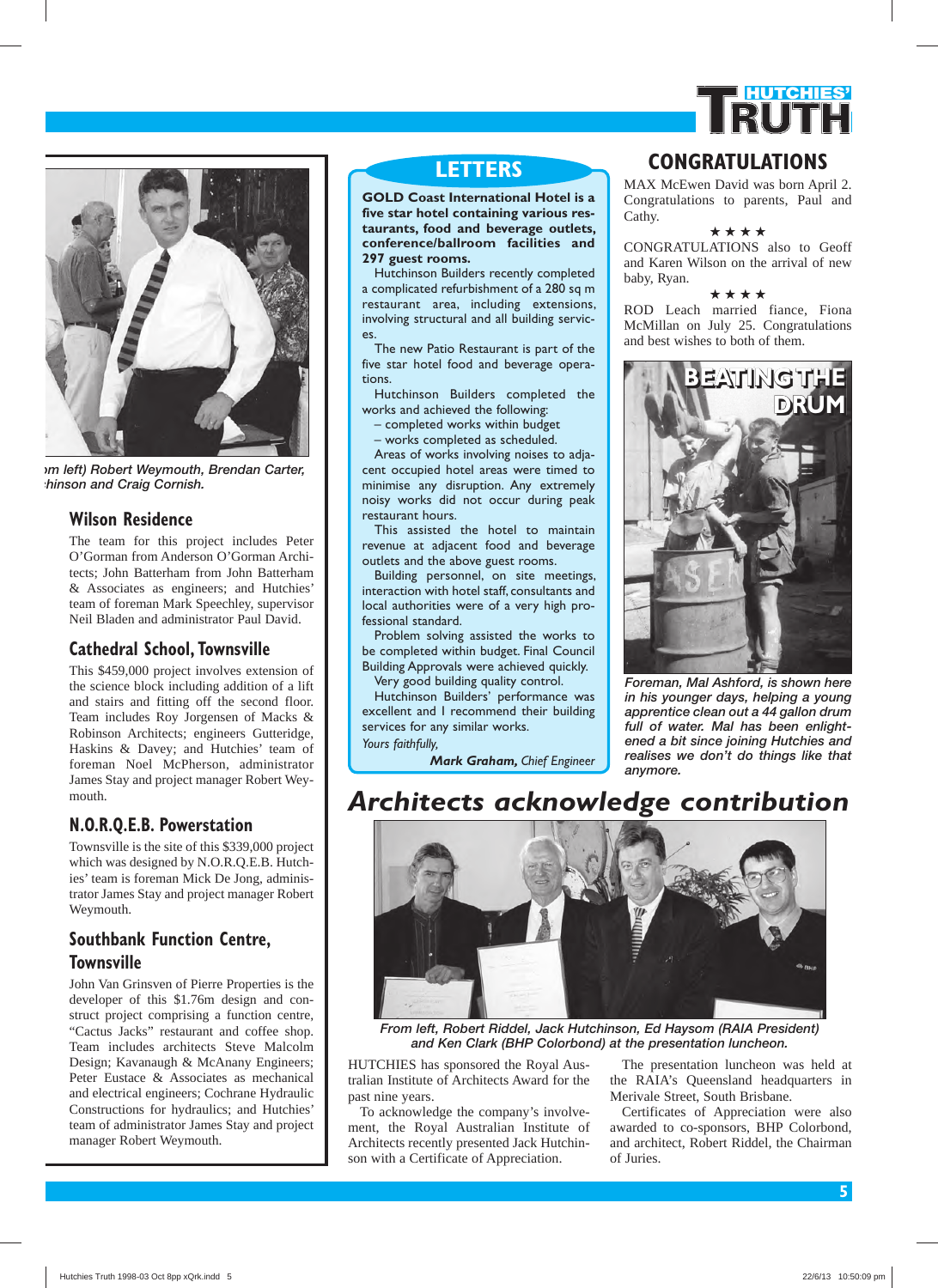### **DEAD HEAT IN TRAVELLING UNDIES**



**HUTCHIES'**

THIS month's *Travelling Undies Award* is a dead heat between the Outback and Europe.

Karen White appeared in her Hutchies' undies outside the pub at Daly Waters, which is the Northern Territory's oldest watering hole.



Not to be outdone, Jack appeared in his undies (with a matching Hutchies' shirt, which earned him extra points) in Seville, Spain.

Jack didn't catch the bus in his undies, which cost him a few points, and put him on a level score with

Karen for her daring appearance at the front door of the Daly Waters Pub.

Remember, if you can supply us with a picture of yourself or a friend wearing Hutchies' undies in an easily identified location you could be a winner!

### **EMPIRE STRIKES YET AGAIN**

EMPIRE Theatre had two prestigious wins at the QMBA Housing and Construction Awards in Toowoomba, with Best Project and Project of the Year.

The refurbishment of this heritage theatre, which cost the Toowoomba City Council a total of \$16 million, has resulted in a number of building and architectural awards.

Accepting the latest awards, Grant White (Project Manager) and Randal Younger (Administrator) praised the client, consultants, subcontractors and Hutchies' own people.

Architects on the project were Hassell Architects, the Quantity Surveyors were Project Services and McVeigh Larkin Teys were the Structural Engineers.

The Empire project reached international status by being published in World Architecture which described it as "one of the country's art deco gems".



*Randal Younger (left) and Grant White (centre) at the award evening with Toowoomba Mayor Tony Bourke.*



#### **CRAFTY IDEA TAKES SHAPE** GOLD Coast Mayor, Gary Baildon, turned the first sod

to signal the beginning of work by Hutchies on Australia's first purpose built art

and craft market at Hope Island on the Gold Coast. The \$20m Village Square will feature more than 300 art and craft shops, restaurants and bars, a food court,

street entertainment, coffee and icecream shops, demonstration areas and onsite art and craft tuition.

The project is being undertaken by Lancet Pty Ltd – headed by Gold Coast developer, Wayne Price and Olholm Developments.

### **GOING TROPPO IN THE TROPICS**

HUTCHIES Townsville recently had their first official Social Club function and by all accounts everyone had an excellent time.

The group ventured overseas to Magnetic Island for the weekend to Sails on Horseshoe Bay Resort, for three days of eating, drinking, swimming, fishing, jet skiing, relaxing and a trip to the wildlife sanctuary.

They also had some sort of a presentation.

The venue has been booked again for the same time next year so it must have been good to line up for a return visit.

The next Social Club outing will be something different – a formal theme dinner at the Metropole Hotel.



*Some sort of a presentation ceremony took place on Magnetic Island.*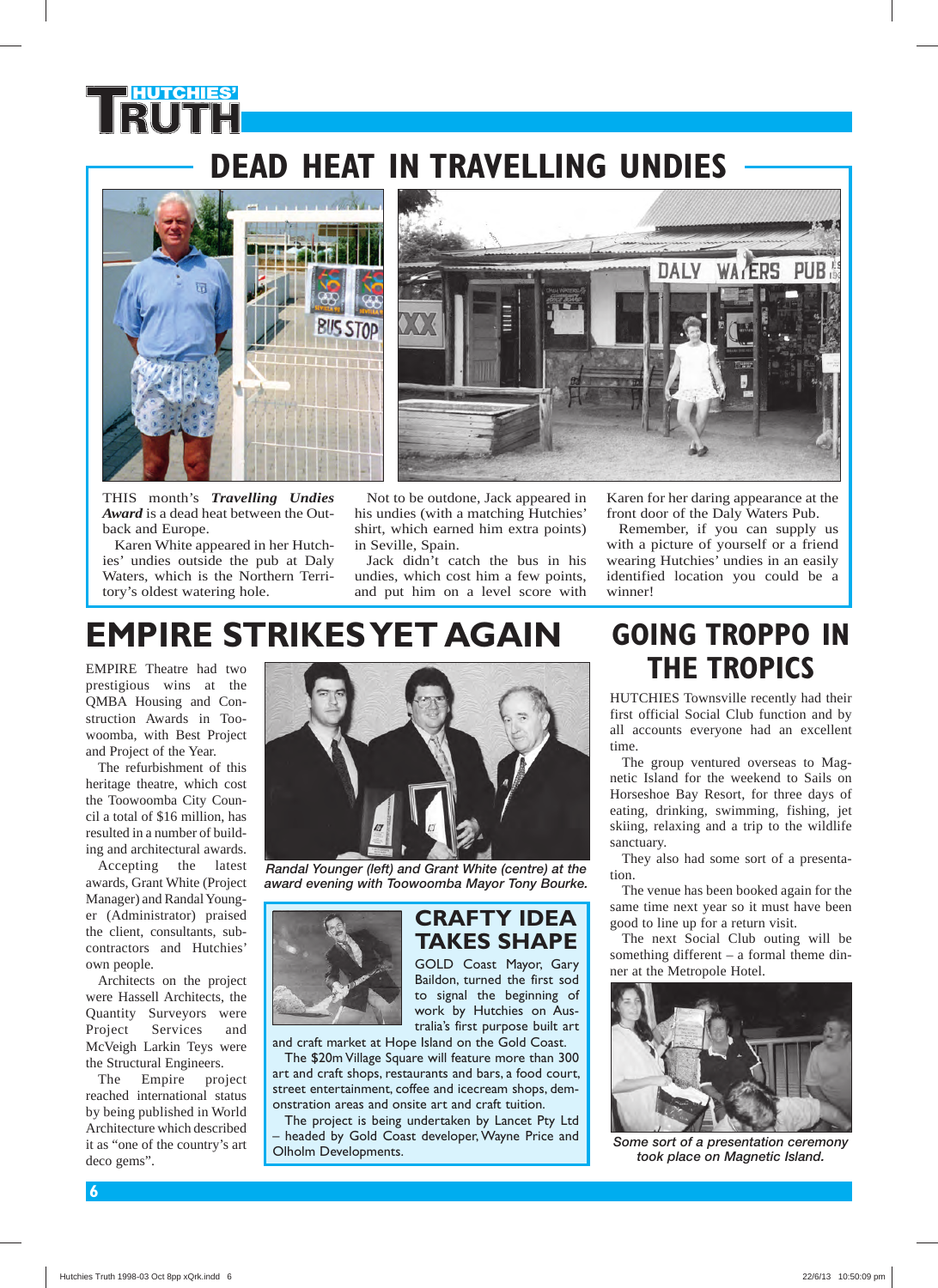# **HUTCHIES'**

### **Inaugural Lou Sorrensen Memorial Golf Day**

## *Jason 'Rupert' McCall* **SCRATCH MY BACK AND WIN**

WE hope you enjoyed our first "Scratch My Back" competition.

The following prizes were claimed: **Hammers:-** *Kellie Harrie, Norm Norman, Keith Melksham, Bill Holmes, Alison Sciberras, Ron Burgess, Keith Victorsen, Glenn Toms.*

**Boxer Shorts:-** *Trevor Reddacliff.* **T-Shirts:-** *Glen Goodwin, Paul Bankier, Rachel Shah.*

We hope you like the new system with the inserted "Scratch-It" card.

The 30 best looking company members were chosen to pose in groups of five to have their backs scratched. All did it very willingly.

*Prizes this time are:-*

- Three 8m measuring tapes by Supercraft from **Finlayson Timber and Hardware,**  135 Wellington Road, East Brisbane and Upton Street, Bundall, Gold Coast.
- Four T-shirts from **Morgan & Wacker**  *(the oldest Harley dealer outside the USA),* Ross Street, Newstead.
- A voucher for new car battery from **Century Batteries** (tel 132 287).
- Five quality Australian made queen-size bath towels donated by **Decina Bathroom ware** (tel 3279 2944).
- Five **Hutchies'** T-shirts from Brisbane's best builder.
- Five **Hutchies'** boxer shorts from Brisbane's best builder.

*Winning numbers are:-*

**Hutchies' Boxer Shorts:-** 7, 11, 784, 941, 1165. **Hutchies' T-shirts:-** 219, 349, 476, 514, 668. **Harley T-shirts:-** 125, 392, 421, 992. **Measuring Tapes:-** 98, 744, 1045. **Queen-size towels:-** 74, 456, 641, 888, 1107.

**Century Battery:-** 278. Please cut out your scratched winning number and send it to:- **Hutchinson Builders, PO Box 3075, Darra, Q 4076.**  *(If you have won a T-shirt or boxer* 

*shorts, please include preferred size).* Thanks again to **B.B.C. Hardware** for

the hammers.

#### TEN Wallabies played in the inaugural Lou Sorrensen Memorial Golf Day which raised \$44,000. Lou Sorrensen, who was well known in Rugby circles, died of cancer at the age of 37, leaving his wife, Kerrie, and four children.

David Roberts, of Heritage Properties, organised the day at Indooroopilly to help towards the education of the Sorrensen children.

The Ambrose was won by the team from Armstrong Bros at Rocklea Markets. Hutchies' team of Craig Lagerroth, Eric Hebron, Nev Cottrell and Jack Hutchinson was proud to support the day.

Jason 'Rupert' McCall, poet and good friend of Lou Sorrensen, wrote and recited a poem at the presentation, which held the audience spellbound. With his kind permission, we reproduce it here:

 $\rm A$ s the photos fade and night gets late... the memories consolidate...

- A kid who came with something special resting in his sights
- when he landed in Inala which he renamed "Durack Heights"
- Nothing in his path was gonna bring him to a stop especially in rugby league, where as a fearsome prop
- he represented Brisbane and quickly caught the eye
- of Cullory, the teacher, who would lure him to State
- High
- The socks were up, the tie was on, he acted good and proper
- a quiet unassuming lad but then he met with "Whopper"
- together they were sure they'd have the females in a trance
- when they donned the purple trousers at a certain Grade Nine dance
- But with bright white belts,
- the lads were lookin' just a bit too cool
- so they hid them in the bushes then prepared to make 'em drool

still the girls were full of sidesteps

- for the trendy purple rockers
- and their belts were flogged as well,
- so you could say they both had shockers

The purple strides were turfed and Lou remained a decent bloke

- he made the Firsts' in rowing and displayed the perfect stroke
- He was voted State High Deputy, a scholar strong and keen
- he kept Wally in the centres in the State High First Fifteen
- From school he joined the Magpies
- where he played for Colts and State and it didn't take him long to drink as everybody's mate it didn't really matter if you played for Souths or not Lou was always there to laugh a laugh and share a pot
- He then enrolled at Griffith for Environmental Studies where he met another bunch of pure angelic buddies
- "Jock Strap", "Pipe" and "Big John"
- well you couldn't get much cuter
- and for reasons undisclosed, the boys would christen Louie "Hooter"
- Environmental expertise the boy would soon acquire and it must have come in handy in the job he got at Myer
- and speaking there of "Handy" and the Buddah's schooner sucks
- him and Lou were sucking plenty on the night of Magnate's bucks
- Skull for skull they traded, they were two of drinking's best

### but Hooter put his nose in front by lighting up his chest!  $\text{LO } \text{U}$  I  $\text{E}$   $\sim$   $\frac{b_y}{\text{Jason 'Ruper' McCall}}$

A devastating spectacle but clearly not as awesome

- as the hunting expeditions of a famous Brisbane foursome "Whopper", "Ghost" and "Hooter" and a jug of beer
	- makes four
- at the Embassy, Criterion, the Underground and more But their nights would often end by switching off the
- female scanner
- as they cuddled up to pancakes in a lovely Pancake Manor
- Then "Whopper", "Pipe" and "Hooter" thought it relatively rational
- to polish up their drinking shoes and take them international
- Making butter for the pommies, putting tents up for the frogs
- a nervous stint in bouncing, playing rugby, drinking grogs
- $B$ ut the boys, as far as drinking goes, were getting sick of beer
- the future was in milk and so they made their way back here
- and somewhere on that milkrun well it must have dawned on Lou
- that his future was with Kerrie yes his love for her was true
- a love that she returned to him she saw it in his smile
- and then one day she saw it she was walking down the aisle
- A smile forever full of life, a smile forever warm
- and never was it prouder than when tiny feet were born It was shining when a mate called out
- to help him through some hell
- It was beaming in the clubhouse, in the coffee shop as well
- as a friend who stood beside you on the field and in the sheds
- as a manager triumphant with the mighty Queensland Reds
- His love of life was special and he passed it onto others to his wife and to his children, to his sisters and his brothers
- his undenying spirit will be part of every picture
- and every life he reached to touch will always be the richer
- $A<sub>s</sub>$  the photos fade and the nights get late we'll drink a toast to you old mate
- And then the smile that you once smiled will surely find our face
- it will be as if the Hooter's spirit never left the place it will be as if that last farewell – you never ever bid but then again my old mate Lou – you never ever did.